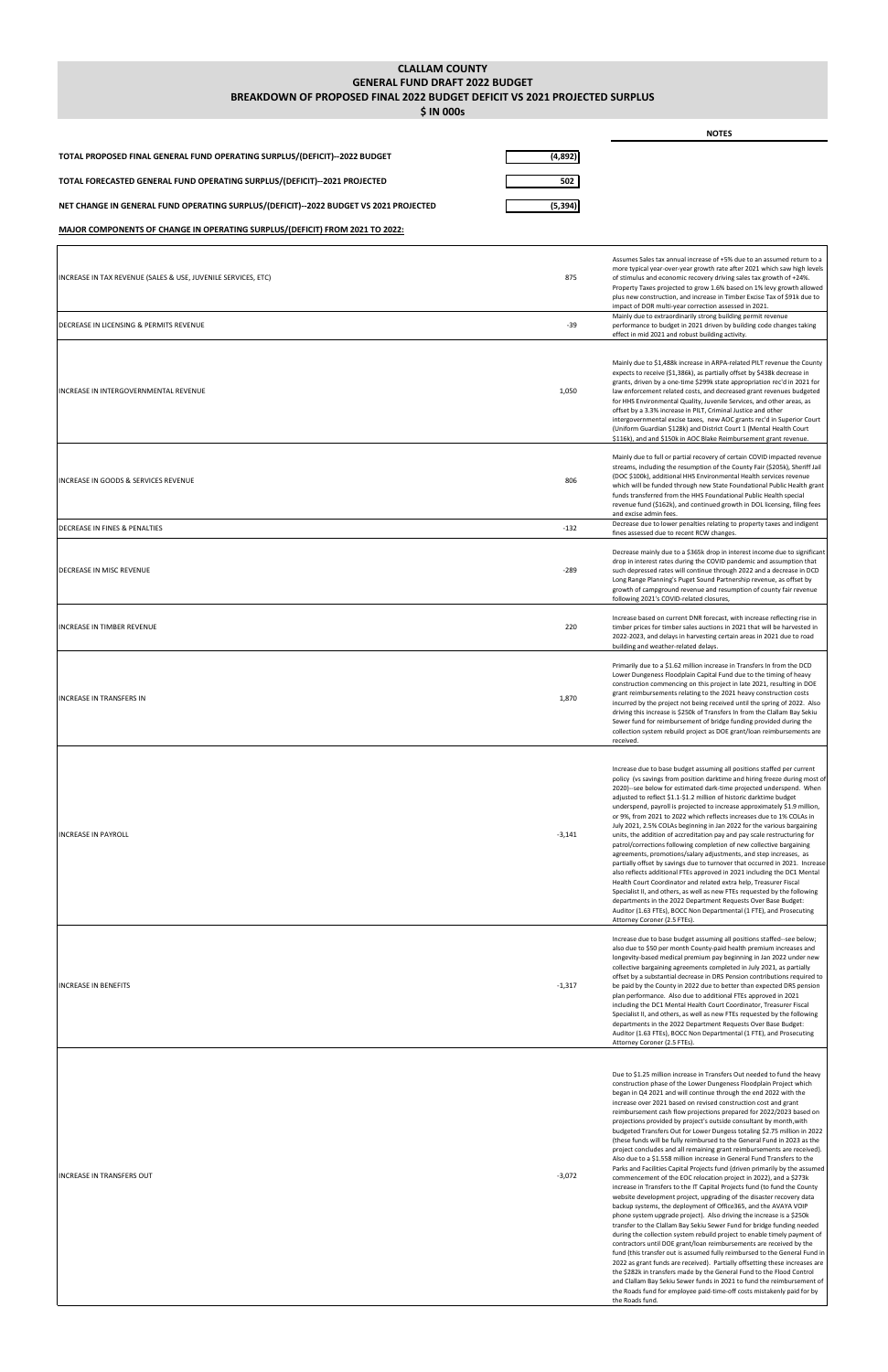**CLALLAM COUNTY GENERAL FUND DRAFT 2022 BUDGET BREAKDOWN OF PROPOSED FINAL 2022 BUDGET DEFICIT VS 2021 PROJECTED SURPLUS**

**\$ IN 000s**

|                                                                                           |          | <b>NOTES</b>                                                                                                                                                                                                                                                                                                                                                                                                                                                                                                                                                                                                                                                                                                                                                                                                                                                                                                                                                                                                                                                                                                                                                                                                                                                                                                                                         |
|-------------------------------------------------------------------------------------------|----------|------------------------------------------------------------------------------------------------------------------------------------------------------------------------------------------------------------------------------------------------------------------------------------------------------------------------------------------------------------------------------------------------------------------------------------------------------------------------------------------------------------------------------------------------------------------------------------------------------------------------------------------------------------------------------------------------------------------------------------------------------------------------------------------------------------------------------------------------------------------------------------------------------------------------------------------------------------------------------------------------------------------------------------------------------------------------------------------------------------------------------------------------------------------------------------------------------------------------------------------------------------------------------------------------------------------------------------------------------|
| INCREASE IN SERVICES                                                                      | $-1,615$ | Increase driven by ending of the ER&R holiday for vehicle replacements<br>instituted in 2021 (\$200k in Sheriff's and \$44k in Parks Facilities), the<br>resumption of Assessor PACs software costs being paid by the General<br>Fund in 2022 (\$67k), the addition of a \$150k placeholder relating to Blake<br>Decision LFO refunds, additional AOC-grant funded Minor Guardianship<br>services costs in Superior Court and Mental Health Court costs in District<br>Court 1, a \$57k increase in DCD--Environmental Quality Salmon Recovery<br>services, and higher IT infrastructure-related network monitoring services<br>costs (\$34k), as well as projected underspend to budget within Services in<br>2021. Increase also reflects approx. \$553k of recommended 2022<br>Department Requests, including Assessor (+\$83k --primarily for Eagleview<br>High Resolution Oblique Imagery); IT (\$220k, consisting of \$186k for MS<br>Office365 and \$34k for high speed voice/data communications and<br>professional services); HR (\$27k); Prosecuting Attorney (\$84k--mainly<br>relating to higher coroner services, certification and training costs);<br>Superior Court (\$51k relating to conflict attorney, guardian at litem<br>services costs), WSU (\$55k for Animal Agriculture Agent contract<br>position), and other increases. |
| <b>INCREASE IN CAPITAL OUTLAYS</b>                                                        | $-231$   | Increase is primarily due to reduced capital outlays within the General<br>Fund in 2021 due to a pause instituted for fleet vehicle replacements due<br>to COVID economic uncertainty. The 2022 budget reflects resumption of<br>scheduled vehicle replacements, including vehicle and equipment costs<br>for 5 patrol vehicle replacements in Sheriff's Department (\$177k), and 1<br>vehicle in DCD Permit Center (\$18k), as well as various other law<br>enforcement equipment and technology hardware/software<br>expenditures in the Sheriff's Ops, Jail and Emergency Services<br>departments (totaling \$101k), as well as scheduled copier replacements<br>across multiple departments.                                                                                                                                                                                                                                                                                                                                                                                                                                                                                                                                                                                                                                                     |
| INCREASE IN PAYMENT TO RISK MANAGEMENT/WORKERS COMP FUNDS                                 | $-129$   | Due to insurance premium increases for 2022 renewal of general liability,<br>cyber, and property coverage policies through the WA State Risk Pool.                                                                                                                                                                                                                                                                                                                                                                                                                                                                                                                                                                                                                                                                                                                                                                                                                                                                                                                                                                                                                                                                                                                                                                                                   |
| REMAINING PROJECTED OPERATING DEFICIT--EXCLUDING CAPITAL TRANSFERS/PROPOSED DEPT REQUESTS | $-251$   | Mainly due to increase in Supplies (\$465k), due to new Tyler Permit<br>Planning system SAAS license (\$111k), \$122k of IT-recommended SRF<br>requests outlined in the "2022 Department Requests Over Base<br>Recommended Budget", and also due to projected underspend in 2021.<br>Partly offset by \$221k net increase in COVID-relating operating surplus<br>projected in 2021, due to 2022's budget only reflecting carry over of<br>\$300k of 2021-related FEMA grant reimbursements being received.<br>Given the high level uncertainty as to the duration of the COVID<br>pandemic and whether the FEMA grant will be extended into 2022, it is<br>assumed for budget purposes that the County's COVID related costs will<br>be covered outside of the General Fund, through either the ARPA special<br>revenue fund or other dedicated COVID grant funds budgeted within<br>HHS.                                                                                                                                                                                                                                                                                                                                                                                                                                                            |
| TOTAL CHANGE IN GENERAL FUND OPERATING DEFICIT--PRELIMINARY 2022 BUDGET VS 2021 PROJECTED | $-5,394$ |                                                                                                                                                                                                                                                                                                                                                                                                                                                                                                                                                                                                                                                                                                                                                                                                                                                                                                                                                                                                                                                                                                                                                                                                                                                                                                                                                      |
| PROJECTED GENERAL FUND OPERATING DEFICIT--ADJUSTED FOR AVG COMP UNDERSPEND                |          |                                                                                                                                                                                                                                                                                                                                                                                                                                                                                                                                                                                                                                                                                                                                                                                                                                                                                                                                                                                                                                                                                                                                                                                                                                                                                                                                                      |
| TOTAL PROPOSED GENERAL FUND OPERATING SURPLUS/(DEFICIT)--2022 BUDGET                      | -4,892   |                                                                                                                                                                                                                                                                                                                                                                                                                                                                                                                                                                                                                                                                                                                                                                                                                                                                                                                                                                                                                                                                                                                                                                                                                                                                                                                                                      |
| LESS: HISTORICAL AVERAGE BUDGET UNDERSPEND--SALARY AND BENEFITS                           | 1,732    | Historically, the general fund has underspent its salary/benefits budgets<br>on average by \$1.88 million over the last 3 years, and by \$1.67 million<br>over the last 5 years. Many factors contribute to this, with the most<br>significant being that per County policy, each department has to be<br>budgeted assuming it is fully staffed the entire year. In reality, for many<br>departments, this has rarely been the case. Open positions (or "dark<br>time") that occur due to retirements, voluntary terminations/turnover<br>and delays in filling positions create cost savings to budget, as does<br>refilling positions open due to retirement at often lower salary rates than<br>budgeted. While current policy does not allow for budgeting for "dark<br>time" and there is no assurance similar savings will occur at the same<br>level of employment trends/economic conditions change, it is<br>nonetheless an important component in understanding how our actual<br>spending in this area compares to our budget.                                                                                                                                                                                                                                                                                                            |
| PROJECTED GENERAL FUND OPERATING DEFICIT--ADJUSTED FOR AVG COMP UNDERSPEND                | (3, 160) |                                                                                                                                                                                                                                                                                                                                                                                                                                                                                                                                                                                                                                                                                                                                                                                                                                                                                                                                                                                                                                                                                                                                                                                                                                                                                                                                                      |
| PROJECTED 2022 GENERAL FUND BALANCE--BASED ON DRAFT BUDGET AS ADJUSTED                    |          |                                                                                                                                                                                                                                                                                                                                                                                                                                                                                                                                                                                                                                                                                                                                                                                                                                                                                                                                                                                                                                                                                                                                                                                                                                                                                                                                                      |
| PROJECTED FUND BALANCE--BEGINNING                                                         | 15,026   |                                                                                                                                                                                                                                                                                                                                                                                                                                                                                                                                                                                                                                                                                                                                                                                                                                                                                                                                                                                                                                                                                                                                                                                                                                                                                                                                                      |
| PROJECTED 2021 GENERAL FUND OPERATING DEFICIT                                             | (3, 160) |                                                                                                                                                                                                                                                                                                                                                                                                                                                                                                                                                                                                                                                                                                                                                                                                                                                                                                                                                                                                                                                                                                                                                                                                                                                                                                                                                      |

**PROJECTED FUND BALANCE--ENDING 11,866**